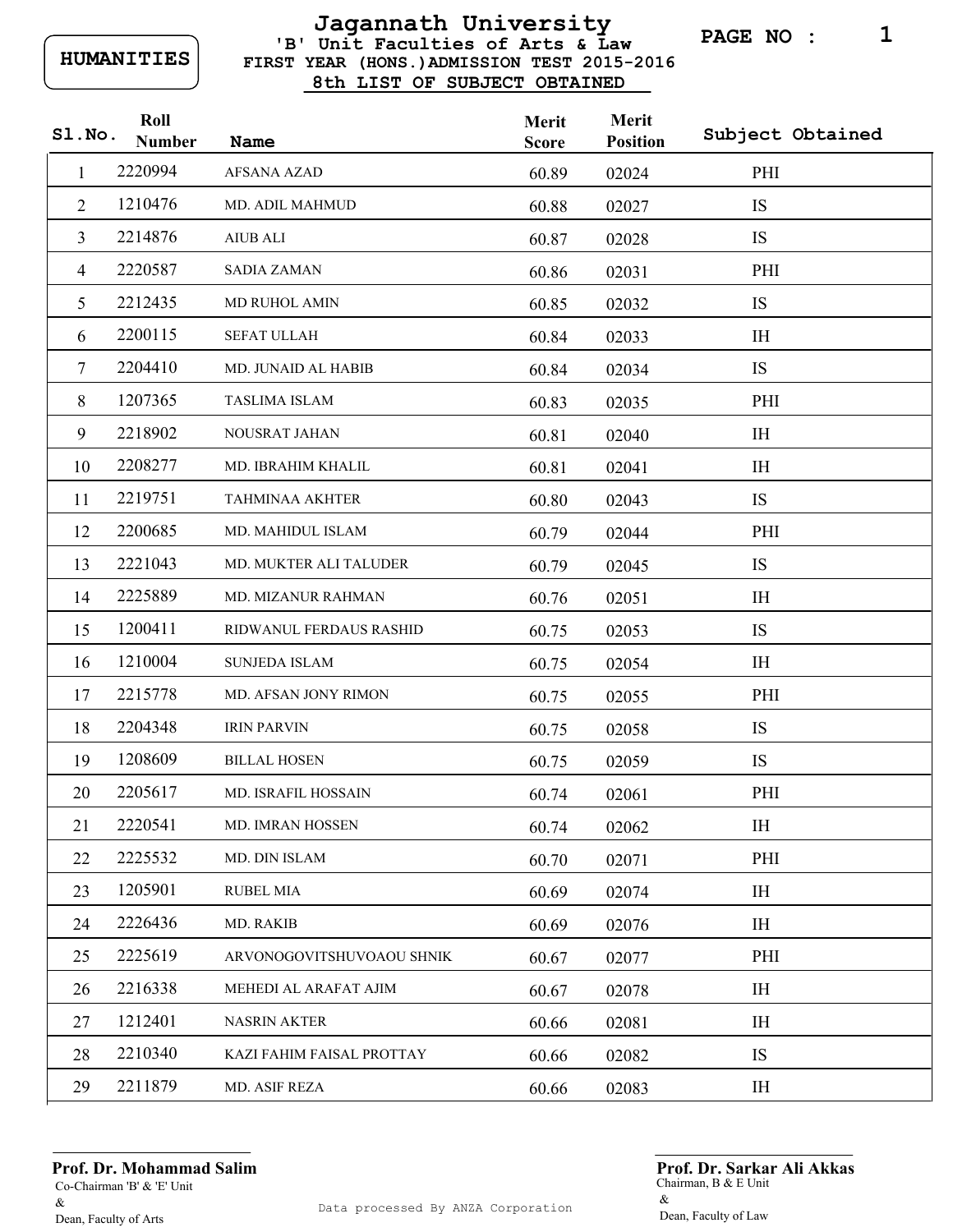## **FIRST YEAR (HONS.)ADMISSION TEST 2015-2016 8th LIST OF SUBJECT OBTAINED 'B' Unit Faculties of Arts & Law Jagannath University**

**PAGE NO : 2**

| Sl.No. | Roll<br><b>Number</b> | Name                     | Merit<br><b>Score</b> | Merit<br><b>Position</b> | Subject Obtained |
|--------|-----------------------|--------------------------|-----------------------|--------------------------|------------------|
| 30     | 2219815               | MD. KAWSAR HOSSAIN       | 60.65                 | 02084                    | IS               |
| 31     | 2205479               | <b>SAWJON BISWAS</b>     | 60.64                 | 02086                    | PHI              |
| 32     | 2221220               | <b>MD. KADAR SHARIF</b>  | 60.61                 | 02088                    | <b>IH</b>        |
| 33     | 1208065               | <b>ISMAIL HOSEN</b>      | 60.56                 | 02099                    | <b>IH</b>        |
| 34     | 1208781               | <b>BILLAL HOSSAIN</b>    | 60.51                 | 02111                    | IH               |
| 35     | 2215182               | <b>ASADUL HAQ</b>        | 60.50                 | 02120                    | <b>IS</b>        |
| 36     | 1209360               | MD. OLI ULLAH            | 60.49                 | 02126                    | <b>IH</b>        |
| 37     | 2205572               | <b>BAPPY KUMAR GHOSH</b> | 60.47                 | 02127                    | <b>IH</b>        |
| 38     | 2218874               | <b>LIMON MIA</b>         | 60.47                 | 02129                    | IH               |
| 39     | 2222176               | MD. MOHSIN MIA           | 60.46                 | 02130                    | IH               |
| 40     | 2215478               | <b>ARIFUL ISLAM</b>      | 60.46                 | 02131                    | IH               |
| 41     | 1209618               | MD. OHID UDDIN           | 60.46                 | 02133                    | <b>IS</b>        |
| 42     | 2214253               | <b>TASNIA RAYHAN</b>     | 60.46                 | 02134                    | <b>IS</b>        |
| 43     | 2208405               | <b>ARIF ULLAH</b>        | 60.45                 | 02135                    | IS               |
| 44     | 2207322               | <b>SHUMI AKTAR</b>       | 60.44                 | 02137                    | PHI              |
| 45     | 2210811               | MAHFUZA AKTER SHANTA     | 60.44                 | 02138                    | <b>IS</b>        |
| 46     | 1207888               | TONIMA NUR SULTANA       | 60.43                 | 02139                    | PHI              |
| 47     | 2206676               | KAMRUNNAHAR RIMI         | 60.41                 | 02141                    | <b>IS</b>        |
| 48     | 2221211               | REAJUL JANNAH MALIHA     | 60.40                 | 02143                    | PHI              |
| 49     | 2226449               | OBAYDULLAH               | 60.39                 | 02146                    | <b>IS</b>        |
| 50     | 2204188               | TAWHEEDUL ISLAM          | 60.35                 | 02158                    | PHI              |
| 51     | 2216651               | MD. ABDUS SABUR          | 60.35                 | 02159                    | <b>IS</b>        |
| 52     | 1208332               | MD. SHARIFUL ISLAM       | 60.33                 | 02160                    | PHI              |
| 53     | 2211230               | <b>ALI ASHRAF</b>        | 60.33                 | 02161                    | PHI              |
| 54     | 1202889               | <b>TALHA JUBAYER</b>     | 60.33                 | 02162                    | <b>IS</b>        |
| 55     | 2208723               | <b>FAHIMA CHOWDHURY</b>  | 60.31                 | 02165                    | PHI              |
| 56     | 2217176               | <b>MAHBUB ALAM</b>       | 60.26                 | 02168                    | <b>IS</b>        |
| 57     | 1200255               | <b>ANISUR RAHMAN</b>     | 60.25                 | 02173                    | <b>IS</b>        |
| 58     | 2214216               | <b>ABUL HUSAIN</b>       | 60.25                 | 02179                    | IS               |

**Prof. Dr. Mohammad Salim**

Co-Chairman 'B' & 'E' Unit & Dean, Faculty of Arts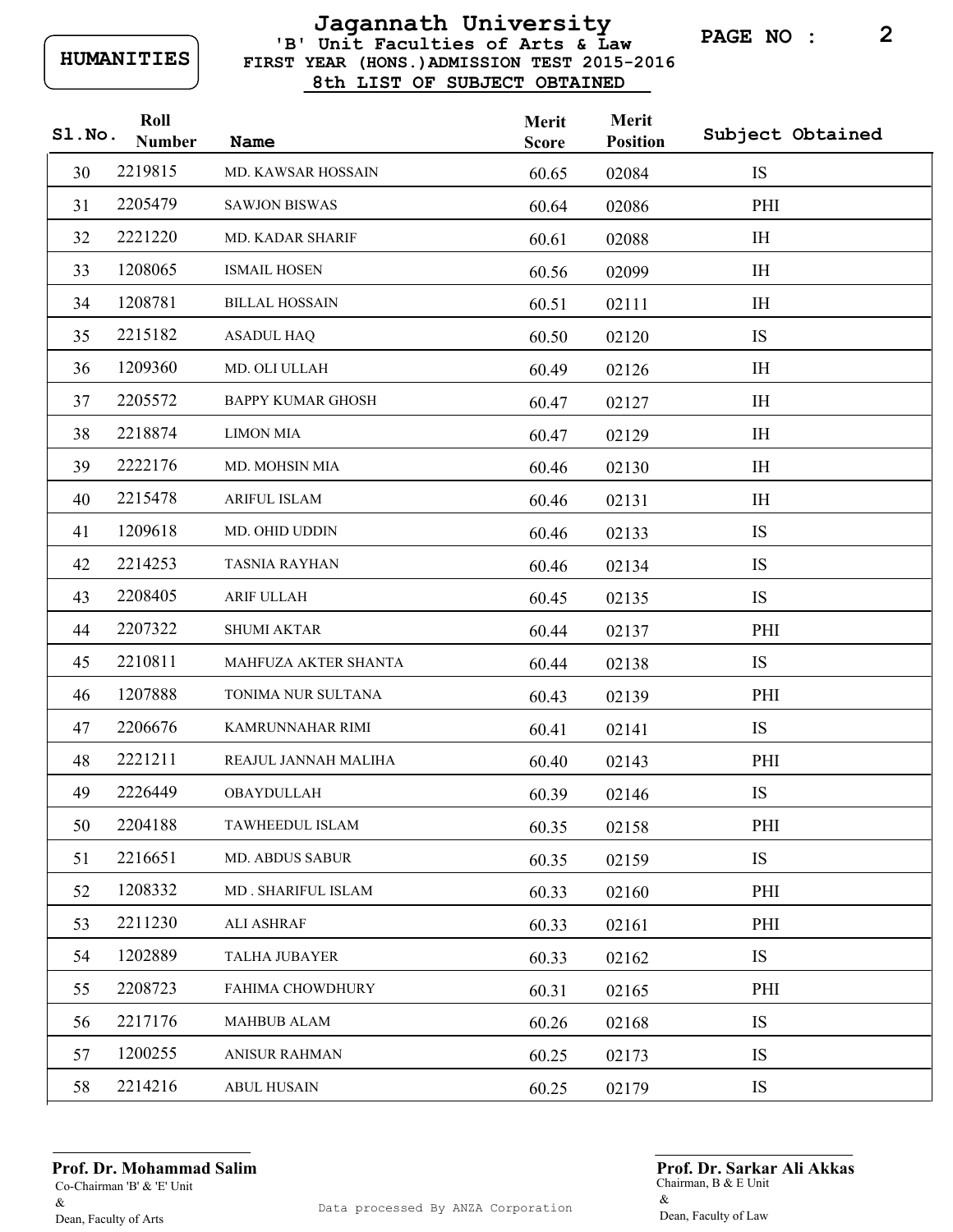## **FIRST YEAR (HONS.)ADMISSION TEST 2015-2016 8th LIST OF SUBJECT OBTAINED 'B' Unit Faculties of Arts & Law Jagannath University**

**PAGE NO : 3**

| Sl.No. | Roll<br><b>Number</b> | Name                      | Merit<br><b>Score</b> | Merit<br><b>Position</b> | Subject Obtained |
|--------|-----------------------|---------------------------|-----------------------|--------------------------|------------------|
| 59     | 2201901               | <b>SHAGAR HOSSAIN</b>     | 60.24                 | 02180                    | IS               |
| 60     | 1210816               | MD. MAHABUBUR RAHMAN      | 60.23                 | 02182                    | PHI              |
| 61     | 2203002               | <b>TANIA RAHMAN</b>       | 60.23                 | 02184                    | PHI              |
| 62     | 1206722               | <b>SYEDA MAZREHA</b>      | 60.22                 | 02186                    | PHI              |
| 63     | 2216062               | JANNATUL FERDOUS MOU      | 60.21                 | 02189                    | IS               |
| 64     | 2217605               | <b>RAKIB HASAN</b>        | 60.20                 | 02191                    | IS               |
| 65     | 2204924               | MAHABUB HASAN KHAN        | 60.19                 | 02194                    | IS               |
| 66     | 1212271               | <b>NISHA KHATUN</b>       | 60.18                 | 02198                    | IS               |
| 67     | 2215017               | <b>CHANDA MONI</b>        | 60.16                 | 02205                    | IS               |
| 68     | 2224591               | MD. HABIB HOSSAIN         | 60.15                 | 02208                    | IS               |
| 69     | 2220996               | MD. MUSFIQUER RAHMAN      | 60.15                 | 02209                    | IS               |
| 70     | 2217562               | <b>SHARMIN AKTER</b>      | 60.15                 | 02211                    | IS               |
| 71     | 1201363               | MD. SARIFUL ISLAM         | 60.14                 | 02213                    | IS               |
| 72     | 2205568               | MD. MAHBUBUL HASAN        | 60.12                 | 02215                    | IS               |
| 73     | 2226971               | MD. ABDULLAH AL MAMUN     | 60.12                 | 02216                    | IS               |
| 74     | 1200499               | MUMINUL ISLAM             | 60.11                 | 02219                    | IS               |
| 75     | 2227042               | MD. RAKIBUL HASSAN TAWSIF | 60.10                 | 02222                    | IS               |
| 76     | 2223930               | <b>MASRUR HASAN NASIF</b> | 60.10                 | 02223                    | IS               |
| 77     | 2207755               | MOWSUMI AKTER             | 60.09                 | 02226                    | IS               |
| 78     | 2206280               | <b>SADIKA YESMIN</b>      | 60.07                 | 02228                    | PHI              |
| 79     | 2226081               | MD. YEAKUB HASAN          | 60.06                 | 02230                    | IS               |
| 80     | 2211957               | <b>AYESHA AKTER</b>       | 60.06                 | 02231                    | PHI              |
| 81     | 2220962               | MD. ROBIUL HOSSEN         | 60.06                 | 02232                    | IS               |
| 82     | 1202620               | <b>HABIBA AKTER</b>       | 60.05                 | 02234                    | IS               |
| 83     | 2207121               | EASRAT JAHAN TANIA        | 60.04                 | 02236                    | IS               |
| 84     | 2204280               | RAHATUL JANNAT            | 60.02                 | 02239                    | IS               |
| 85     | 1203107               | MD. ABDUL MOJID           | 60.01                 | 02240                    | PHI              |
| 86     | 1207078               | <b>SHIRIN SHILA</b>       | 60.01                 | 02243                    | IS               |
| 87     | 1200606               | NIRANJAN ROY              | 60.00                 | 02245                    | PHI              |

**Prof. Dr. Mohammad Salim**

Co-Chairman 'B' & 'E' Unit & Dean, Faculty of Arts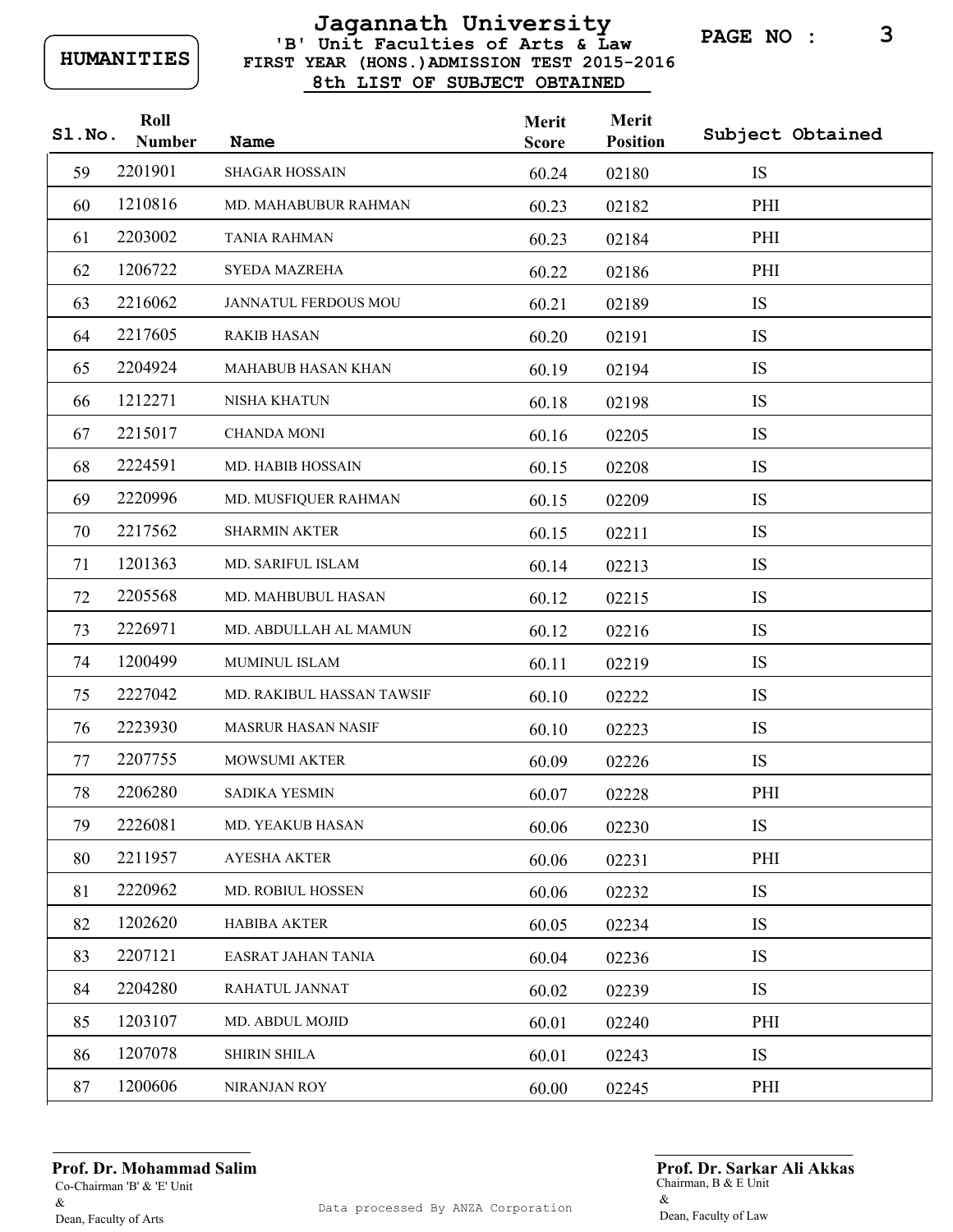### **FIRST YEAR (HONS.)ADMISSION TEST 2015-2016 8th LIST OF SUBJECT OBTAINED 'B' Unit Faculties of Arts & Law Jagannath University**

**PAGE NO : 4**

| Sl.No. | Roll<br><b>Number</b> | Name                   | Merit<br><b>Score</b> | Merit<br><b>Position</b> | Subject Obtained |
|--------|-----------------------|------------------------|-----------------------|--------------------------|------------------|
| 88     | 2222619               | <b>OMAR FARUQUE</b>    | 60.00                 | 02252                    | <b>IS</b>        |
| 89     | 1202917               | <b>SHIPON ALI</b>      | 60.00                 | 02253                    | PHI              |
| 90     | 1211939               | MD. ARIFUL ISLAM       | 60.00                 | 02255                    | <b>IS</b>        |
| 91     | 1201123               | MALIKA JAHAN MOHUA     | 59.98                 | 02259                    | PHI              |
| 92     | 2204755               | <b>FARJANA AKTER</b>   | 59.95                 | 02269                    | PHI              |
| 93     | 2222170               | <b>AFRUJA AKTER</b>    | 59.86                 | 02281                    | PHI              |
| 94     | 1210766               | MD. EMRAN HOSSEN       | 59.86                 | 02282                    | IS               |
| 95     | 1202504               | <b>TANVIR AHAMAD</b>   | 59.86                 | 02283                    | IS               |
| 96     | 2226107               | <b>LIMA AKTER MOON</b> | 59.85                 | 02286                    | IS               |
| 97     | 2216258               | SAMIA SULTANA          | 59.85                 | 02287                    | <b>IS</b>        |
| 98     | 2205103               | <b>CHAYON SAHA</b>     | 59.83                 | 02292                    | PHI              |
| 99     | 2213329               | MOHAMMAD ARIFUL ISLAM  | 59.83                 | 02293                    | IS               |
| 100    | 2207980               | <b>AZIZUR RAHMAN</b>   | 59.82                 | 02294                    | PHI              |
| 101    | 1203478               | MD. MAMUNUR RASHID     | 59.80                 | 02298                    | PHI              |
| 102    | 2223881               | MOHAMMAD IBRAHIM       | 59.80                 | 02299                    | PHI              |
| 103    | 2221017               | <b>SABRINA AKTER</b>   | 59.78                 | 02300                    | <b>IS</b>        |
| 104    | 1205775               | <b>SALMA</b>           | 59.77                 | 02303                    | PHI              |
| 105    | 1207327               | <b>BONI AMIN</b>       | 59.75                 | 02313                    | PHI              |
| 106    | 2201222               | MD. AL-AMIN            | 59.71                 | 02322                    | PHI              |
| 107    | 2205121               | MD. SHAPAET ULLAH      | 59.71                 | 02323                    | PHI              |
| 108    | 1211469               | NISHAT ALFAZ BRISTY    | 59.70                 | 02326                    | PHI              |
| 109    | 2225374               | <b>SHAMMY AKTER</b>    | 59.69                 | 02330                    | PHI              |
| 110    | 2226267               | HARUN OR RASHID SHOSOM | 59.66                 | 02331                    | PHI              |
| 111    | 2211294               | <b>MUSA ALOM KHAN</b>  | 59.66                 | 02332                    | PHI              |
| 112    | 2214184               | MARZIA RAHMAN MUMU     | 59.66                 | 02333                    | PHI              |
| 113    | 2208105               | <b>MONIRA AKTER</b>    | 59.66                 | 02334                    | PHI              |
| 114    | 2219152               | AFSANA SULTANA LAZUK   | 59.65                 | 02335                    | PHI              |
| 115    | 2217013               | YUSUFUL HAQUE          | 59.61                 | 02342                    | PHI              |
| 116    | 2215996               | <b>KAMRUL HASAN</b>    | 59.60                 | 02344                    | PHI              |

**Prof. Dr. Mohammad Salim**

Co-Chairman 'B' & 'E' Unit & Dean, Faculty of Arts